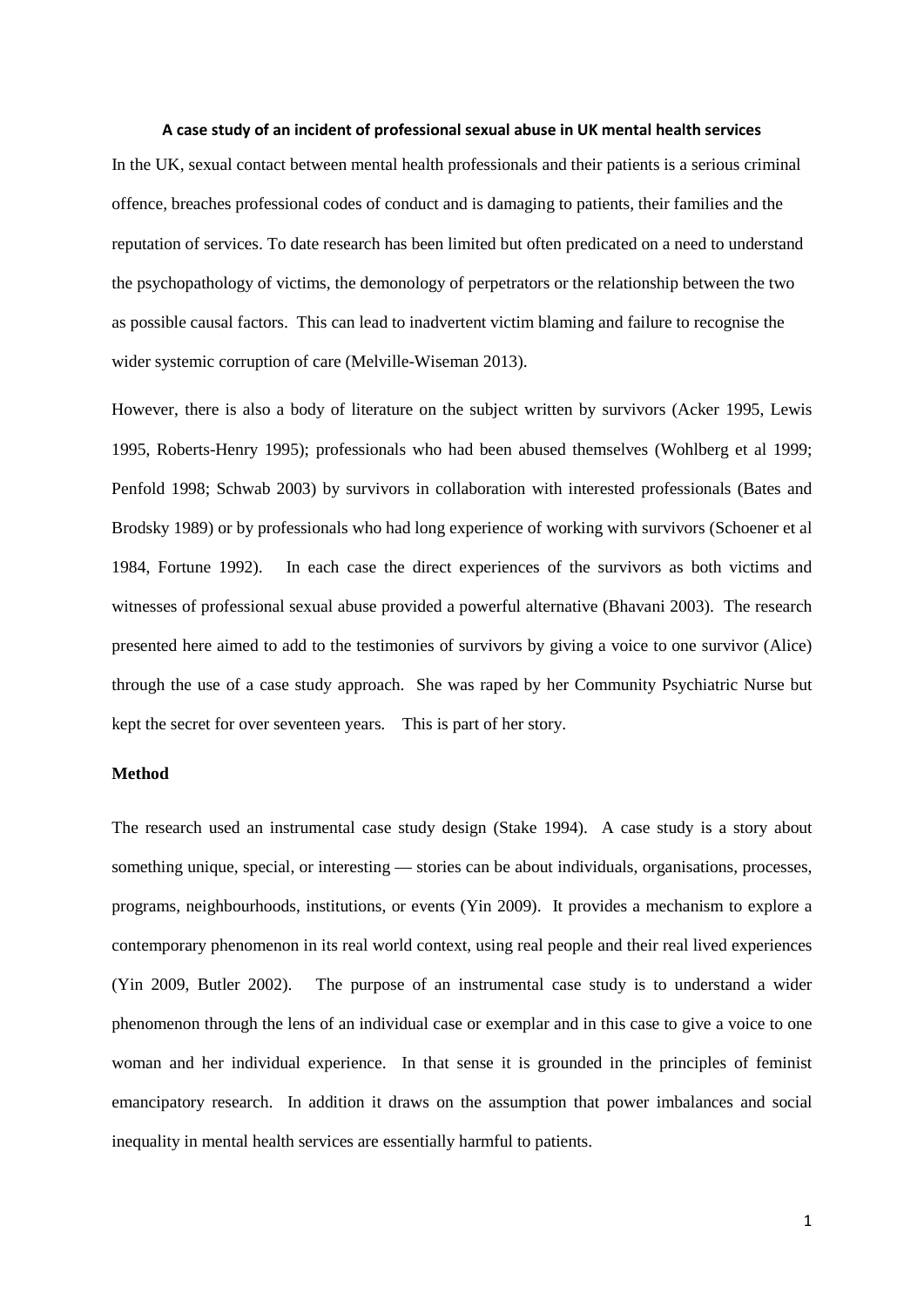The full case study involved the use of multiple types and sources of data including archival and historical documents, interviews with a number of key people connected to Alice and the case, media reports of the case and observations. However, this paper presents my interviews with Alice and her telling of her own story of how she was raped by her Community Psychiatric Nurse (CPN).

The aim of the research was to give Alice a voice and so the data analysis strategy did not include any psychologically based interpretation of what she said. Her voice and her way of telling her story stand alone. To do otherwise would have been to collude with the approach of previous studies which sought to psycho-pathologise the victim and scrutinise their mental health needs. However, themes and thematic networks were identified and agreed with Alice. As part of case study research it is important to identify convergent and divergent data. In this case Alice's story was confirmed by the other data I obtained including from her medical file.

Alice had been identified as a possible participant for this research through a UK charity who had supported Alice post-disclosure of the rape. She met the criteria including that all legal proceedings in the case had been concluded and she was willing for her thoughts and feelings to come into the public domain. At my first meeting with her Alice spoke of her wish to tell her story in the hope that it might just prevent others being harmed as she had been.

### **Power imbalances in mental health services**

Alice was about forty-five when she was first admitted to the large psychiatric hospital in the town where she lived. She was suffering from depression which she now identifies as related to her entering the menopause. However, she remembered that within one day the doctor had told her she needed Electro-Convulsive Treatment (ECT) and that this would cure her depression quickly in order for her to return to her family. Alice stated:

*"he* [the doctor] *said it would cure my depression quicker and I wanted to get home for my boys and Nigel* [her husband]*, but the ECT was so traumatic you wouldn't believe it. It was horrifying. It was terrifying and I'd got to have another one, they wait a day and then they do another one and I hadn't slept the night before…"*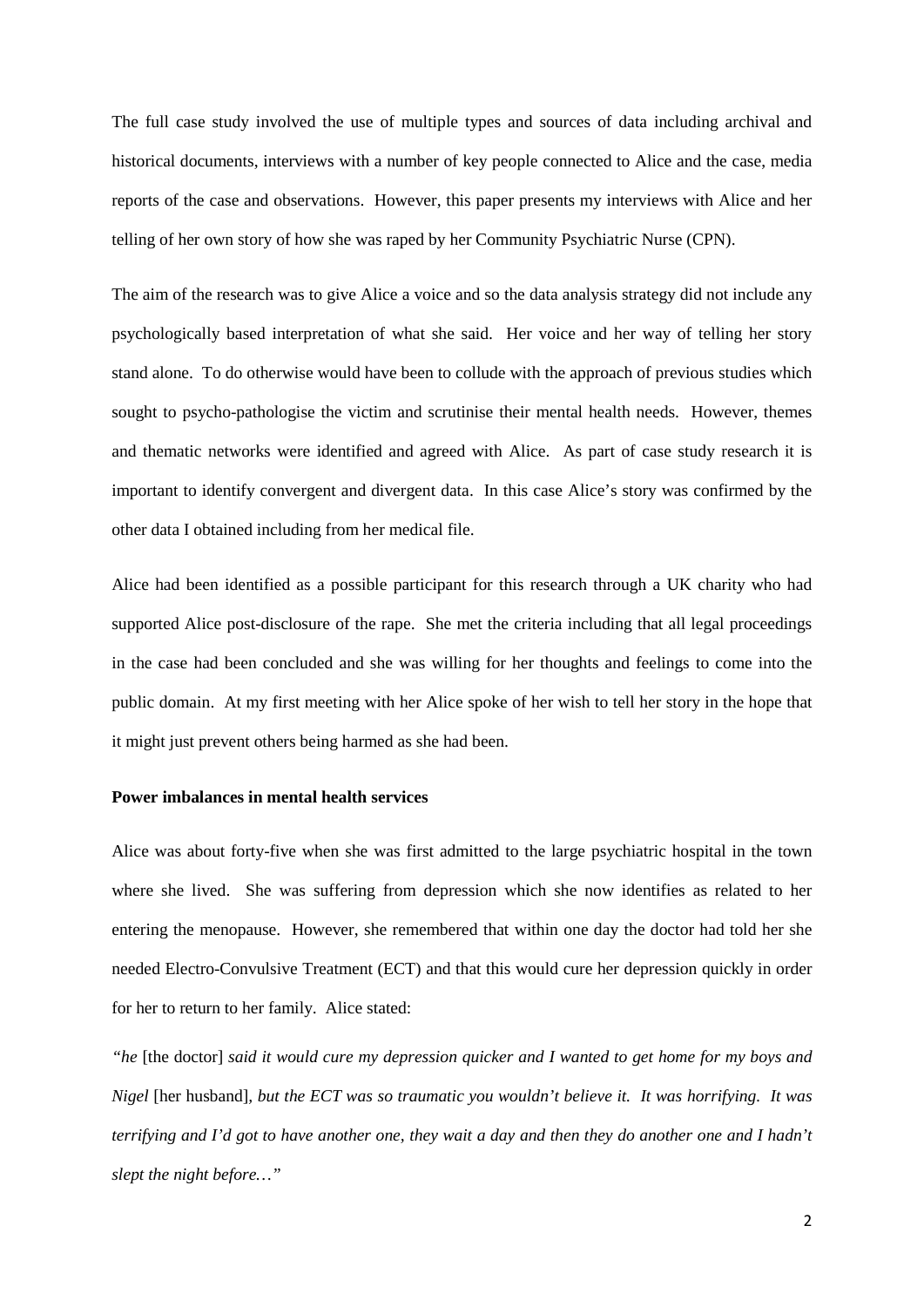Alice decided she could not face the treatment again and confided in one of the nursing staff. She describes the nurse whispering to her in secret to eat something as they would not give ECT to her unless she had an empty stomach. Before the next treatment Alice ate a banana but also rang her sister-in-law to come and collect her. I asked Alice why she did not feel able to refuse the treatment as she had always been a voluntary patient and therefore not subject to forced treatment. She told me that patients always had to be careful and that any anger you expressed would be noted in your file and used to keep you there even longer. She then recalled one nurse in particular:

*"There were a couple of times I was afraid, especially in (x) hospital. We have one in particular, I don't think she was a sister but she was in charge of the night staff. It wasn't just me Janet, she was a tyrant. She was and I was afraid to speak out."*

During her time in hospital Alice had also felt upset and frightened by the treatment of other patients that she had witnessed.

Alice also explained why she unquestioningly trusted the doctor who originally told her she should have ECT.

*"I didn't even know then what it was and he said to me 'if you have this you'll get better quickly, you'll be home then'. And of course I had not had much dealings with doctors; you believe every word they say because to me they were gods. They really were."*

#### Also:

*"To me a doctor was, I don't know, he was a god, he couldn't do anything wrong. My mother even, you know it was 1951, still rationing, my mother got four chops on the black market and give them to the doctor that night to thank him for what he'd done."*

# **Coping on her own**

Alice discharged herself against medical advice and returned to live at home with her husband and two sons. She was also able to resume paid work. In this job she made friends with another woman but it upset Alice when this new friend had to retire. Alice found the work increasingly stressful and as Christmas approached Alice took a week off work. Her depression had returned.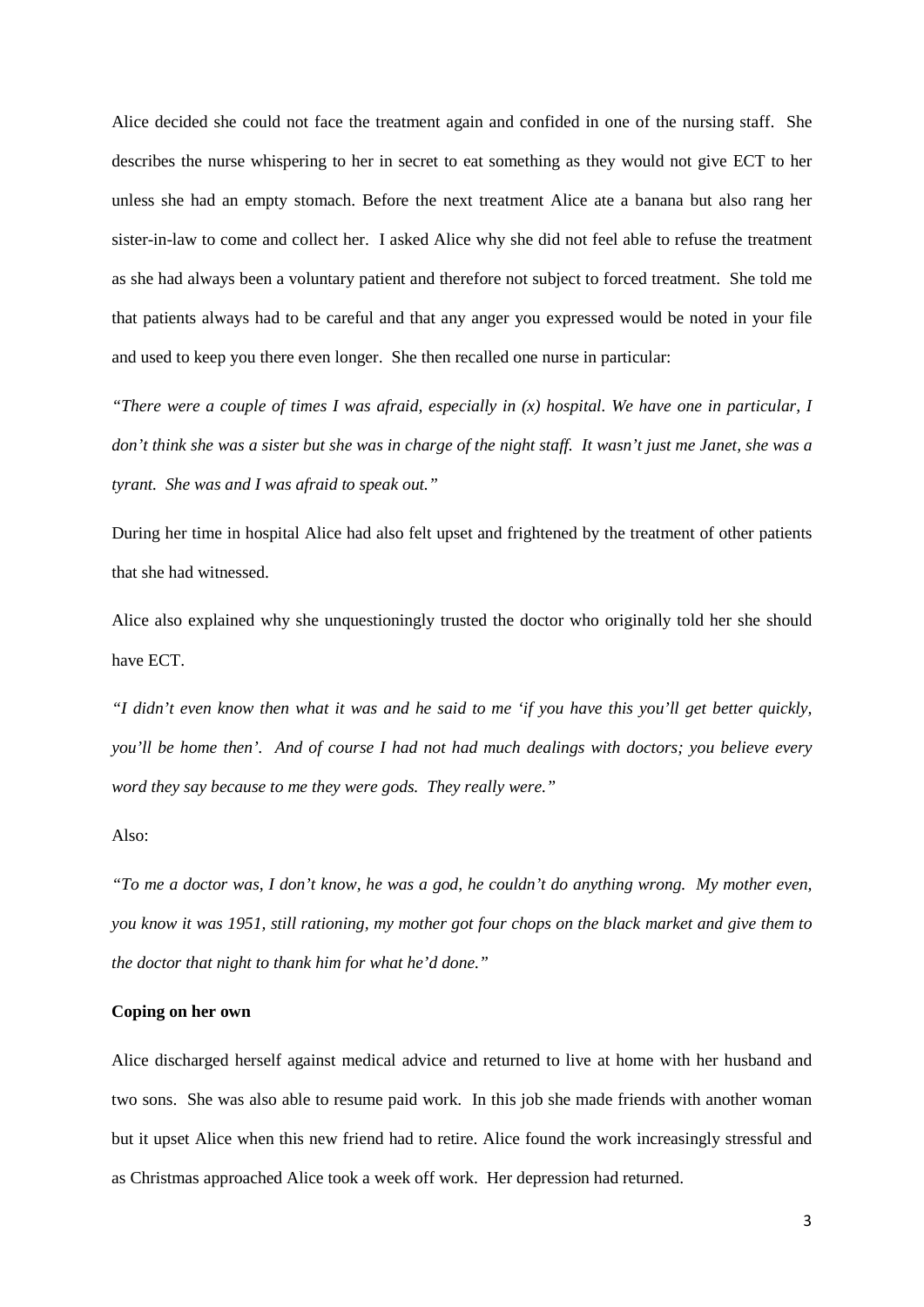Alice describes herself as not being able to stop crying at this time and eventually her husband Nigel and her GP made arrangements for her to see a psychiatrist and to have a few days in hospital. This was a different hospital to the first one but was still a large Victorian building with several hundred patients. Alice informed me wryly, that it was now closed and has been turned into a luxury housing development. Alice was fifty-three years old now and had coped on her own without any treatment or support from services for over eight years.

# **Family tragedy**

The few days' in-patient treatment that Alice and Nigel agreed to eventually turned into several months. It was not clear if this was as a result of direct or indirect pressure from the doctors or an informed choice made by Alice. However, she described how Nigel found this very difficult and how he was upset every evening when he visited. Alice went home at the weekends but was never left alone. A friend would come and sit with her on Saturday mornings while Nigel was at work but on Sunday evenings she returned to the hospital. The issue of ECT treatment came up again and the doctor had prescribed a course of six treatments. This time Nigel pleaded with Alice to refuse the treatment and again she was torn. She believed that it would make her better more quickly and that she could then return home and resume her family life. Nigel believed that it was harmful and that it would change Alice.

On Monday 2<sup>nd</sup> April 1984 Alice was given her sixth ECT treatment. Later that day Nigel did not arrive for his usual visit. At 9pm Alice's sons contacted the ward to say that Nigel had been found dead at home. Alice was told by her doctor that he had died but not the nature of his death until the ward round the next day. A ward round then would have been a large meeting where all the professionals discuss each patient in turn as they join the meeting. It was in this setting that Alice was informed that her husband's death was in fact suicide.

Alice described the news as *"horrific"* for both her and her family. It also meant that her admission to hospital was extended even further and she did not leave for another three months. She had decided she could not return to live in the flat where Nigel had died and so moved straight from hospital into a new home. However, Alice could not remember much about how she coped in the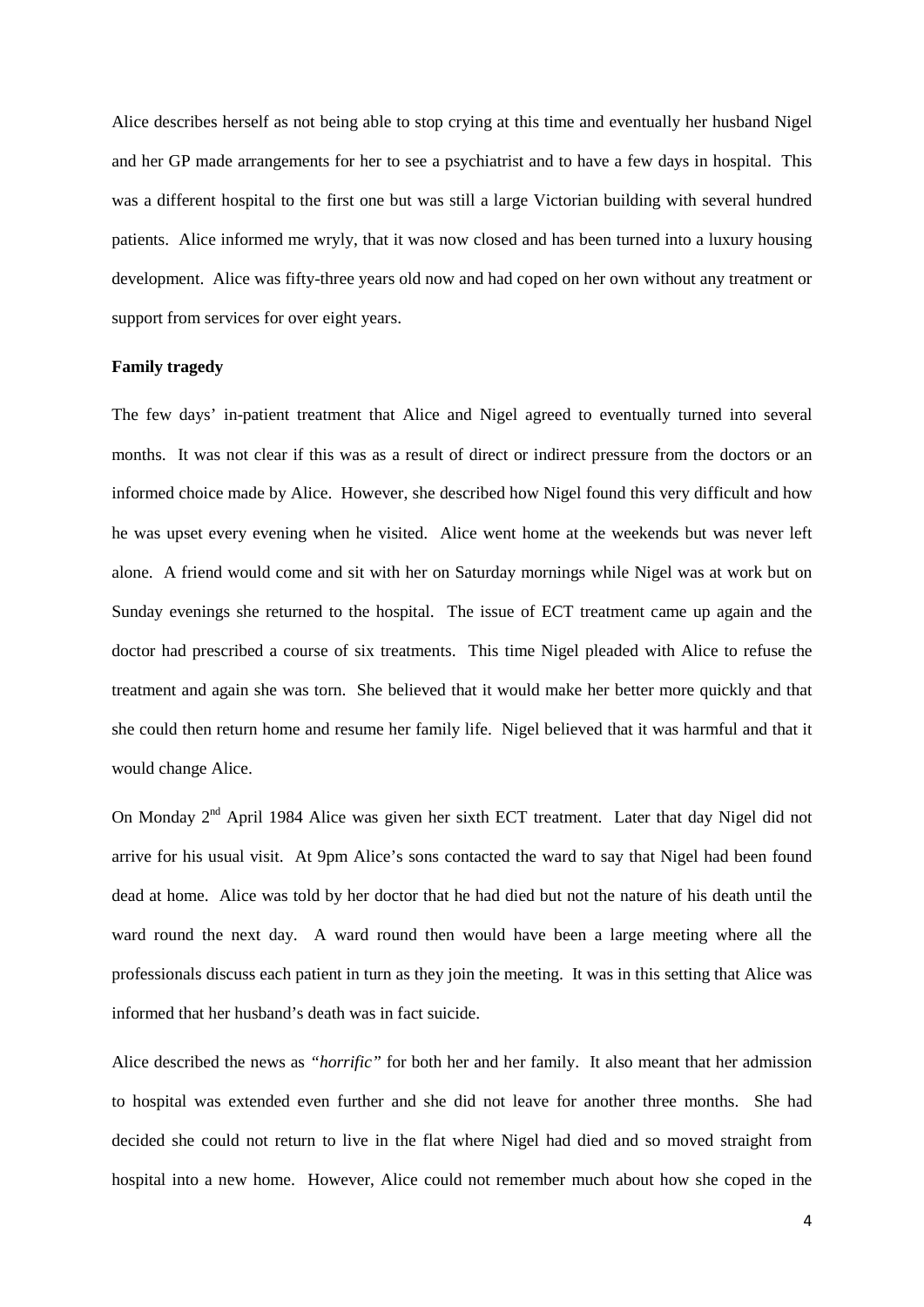period following her discharge because she was taking many drugs. I asked if she remembered what they were:

*"Well Stelazine which is very strong and I didn't realise they take them in Broadmoor, I read an article. That stuck in my mind when I read about Broadmoor. Yes, Stelazine, Temazepam, Ativan that's only three of them. Prothiaden, I can't remember the others but of course he [her GP] stopped them straight away so looking back I realise I was in withdrawal, it was a nightmare."[1](#page-4-0)*

Alice was describing her fear and shame that the medication she was prescribed was also prescribed for people who had been admitted to Broadmoor.<sup>[2](#page-4-1)</sup> She felt her doctor was telling her that her mental health problems were very serious and this became another reason to hide what was really going on for her. Alice was also aware that the amount of medication she had been prescribed and the sudden withdrawal of it had probably exacerbated her problems at this time. It is not surprising that Alice was not able to grieve for her husband and that she found alternative ways of coping.

### **Dealing with bereavement**

**.** 

After her bereavement Alice was not offered any kind of counselling or psychological support but did attend the day hospital attached to where she had been an in-patient. The treatment here involved occupational therapy and social support. In addition to coping with her loss and the particular difficulties in coming to terms with it being from suicide, Alice thought she began to experience benzodiazepine withdrawal. Her GP had suddenly stopped her medication knowing that it was addictive but failed to put in place any gradual withdrawal programme or alternative support. In response Alice began to self-medicate by using alcohol whenever she felt anxious or overwhelmed by her distress and this was actively encouraged by the day hospital staff.

<span id="page-4-0"></span> $1$  Temazepam and Ativan are both benzodiazepines which can become physically addictive even after short term use. They may also mask or exacerbate symptoms of depression and sudden withdrawal can increase the risk of suicide. Stelazine is the trade name of an antipsychotic or neuroleptic drug called Trifluoperazine. It is used to treat the more florid symptoms of schizophrenia but can also be used in the short term to treat severe anxiety whatever the underlying causes. Prothiaden is a trade name of a tricyclic anti-depressant drug called Dosulepin Hydrochloride.

<span id="page-4-1"></span><sup>&</sup>lt;sup>2</sup> Broadmoor is one of the three high security psychiatric hospitals in England. There is a common misconception and stigma that patients have all committed serious criminal offences. Many do come through the judicial system and the most dangerous mentally ill people are treated there.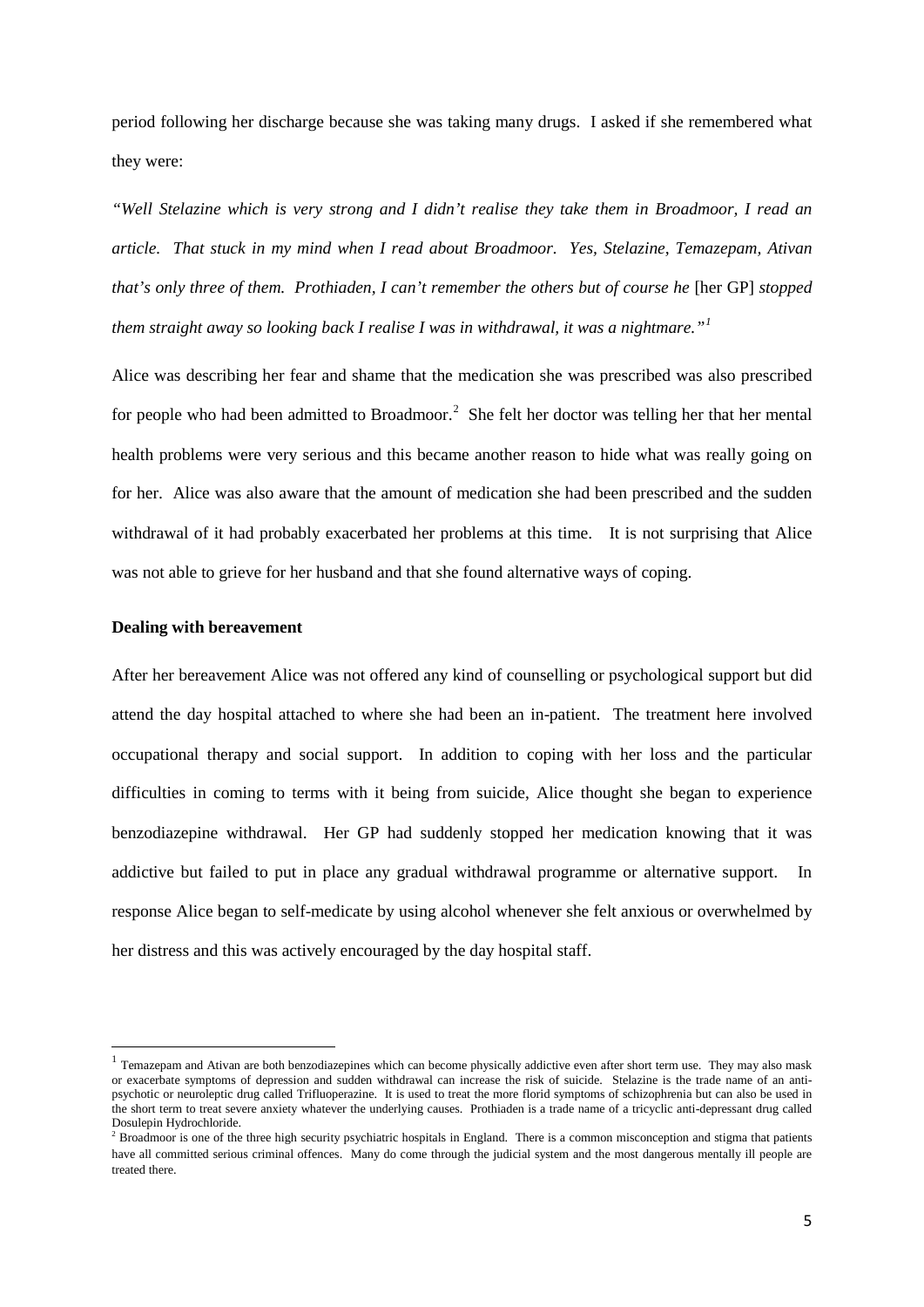*"So what I did I drank. I just drank and the nurses that had looked after me, it was all ladies, it wasn't like a psychiatric ward it was like a house at the side of the hospital for just the ladies, young ladies with babies and was depressed and couldn't pick their own babies up, they were in there for treatment. It was pretty light, you know, nothing heavy at all, very pleasant, like a holiday camp. Like I said I'd got no tablets and I didn't know what to do and of course the nurses all coming round 'come on let's take you for a drink'. They were all alcoholics anyway, they really was. I've never seen anyone drink so much but of course I was OK, I was doing it. Lunchtimes sometimes until three o'clock when they closed the doors, we were back again at seven o'clock but of course it was when I went home I was alone again. I'm not making any excuses; I just felt I had to get so drunk to sleep."*

It was some time later that Alice was first offered counselling and she was referred to a CPN. She recalls it was around the time of the first anniversary of Nigel's death that she began to become distressed and a nurse was allocated to visit her at home.

### **Community Psychiatric Nurse**

Alice recalls a (male) CPN visiting her at home although it is not absolutely clear what the care plan was. Alice had described it as a form of counselling but she also remembered him giving her some social support as well.

*"He took me shopping one night to the ASDA in his car. Another time he took me to CRUSE* [a support group for bereaved people] *where later I did have counselling. He* [the CPN] *seemed very nice, very gentlemanly and then as I said it was coming up to April 1st and 2nd. The coroner said he* [Nigel] *died on the 2<sup>nd</sup> but I could lay my life it would be the*  $I<sup>st</sup>$  *– that's the kind of joke it was and it was Mothering Sunday as well. But anyway it was coming up to that and I was going down and down and down. I was still drinking vast amounts then to try and find some peace you know. It was about – the police checked it up, it was the 12<sup>th</sup> April that the incident happened.*"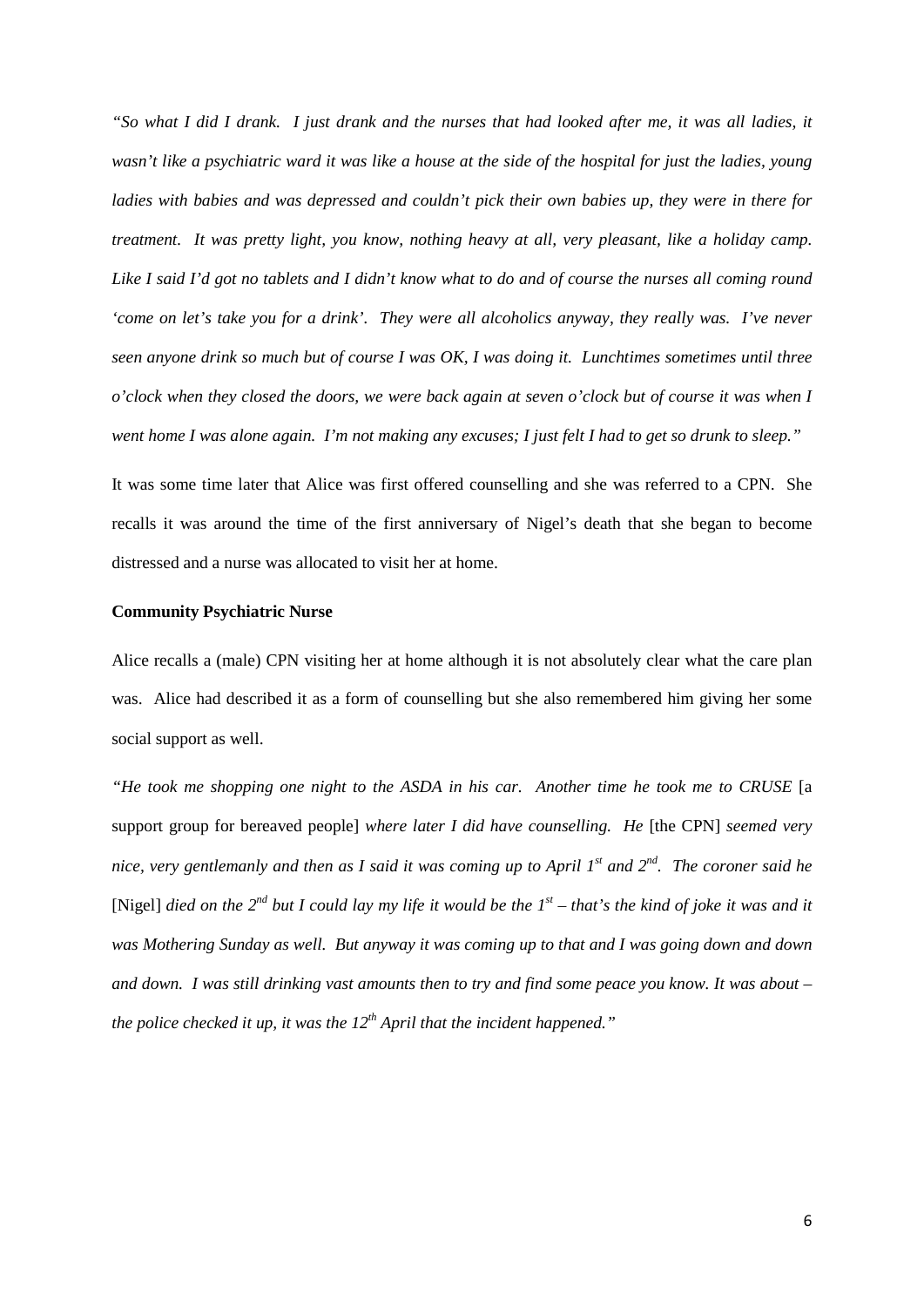### **The experience of being sexually abused by her CPN**

Alice had been referred to the Community Psychiatric Nursing Service in the months leading up to the first anniversary of Nigel's suicide in April 1985. She had met Daker<sup>[3](#page-6-0)</sup> a few times before he sexually abused her. On one occasion Daker visited and Alice happened to mention she was trying to sell a spin dryer that she did not want anymore. It was almost brand new as she had bought it just before Nigel died and then never used it again. She was keen to get rid of it and Daker offered to buy it. He paid £20 for it and said it was for his girlfriend. To engage in a business transaction with a client is an unusual thing for a professional to do and is also in breach of the nursing codes of conduct. In this case it was indicative of further boundary violations to come.

Alice recalled Sunday  $11<sup>th</sup>$  April when she had been out for Sunday lunch with some of her girlfriends. For Alice that did not mean eating food but drinking alcohol. When she got home she had already had quite a lot to drink but the thought of being alone made her drink even more. She described herself as drunk *"but not paralytic".* During the course of the afternoon Alice took an overdose which she said was her third attempt. It was a life threatening overdose but shortly after she had taken the tablets a friend from across the road called and found Alice semi-conscious in her flat. The next thing she remembers is being in hospital and having her stomach pumped.

Alice then told me that one of the doctors thought she should stay in hospital or move to the psychiatric ward but Alice was determined to return home. After staying overnight on the Sunday Alice was discharged home on Monday  $12<sup>th</sup>$  April. She described feeling very tired, she had not eaten for several days and her mouth and throat were very sore from where her stomach had been pumped. She decided to go to bed and cannot remember much until the next morning but thought she had been visited by Daker that evening. On Tuesday morning Daker visited again and Alice remembers him making a cup of tea and talking with her. She asked if "*anything had happened"* the night before but he said it hadn't. When he was about to leave Alice accompanied him to the door. She was at pains

**.** 

<span id="page-6-0"></span><sup>&</sup>lt;sup>3</sup> The real name of Alice's CPN is in the public domain. However, in order to ensure that any details such as the location of Alice's home town cannot be identified from this research I have changed his name. It is not meant to indicate any particular cultural origin.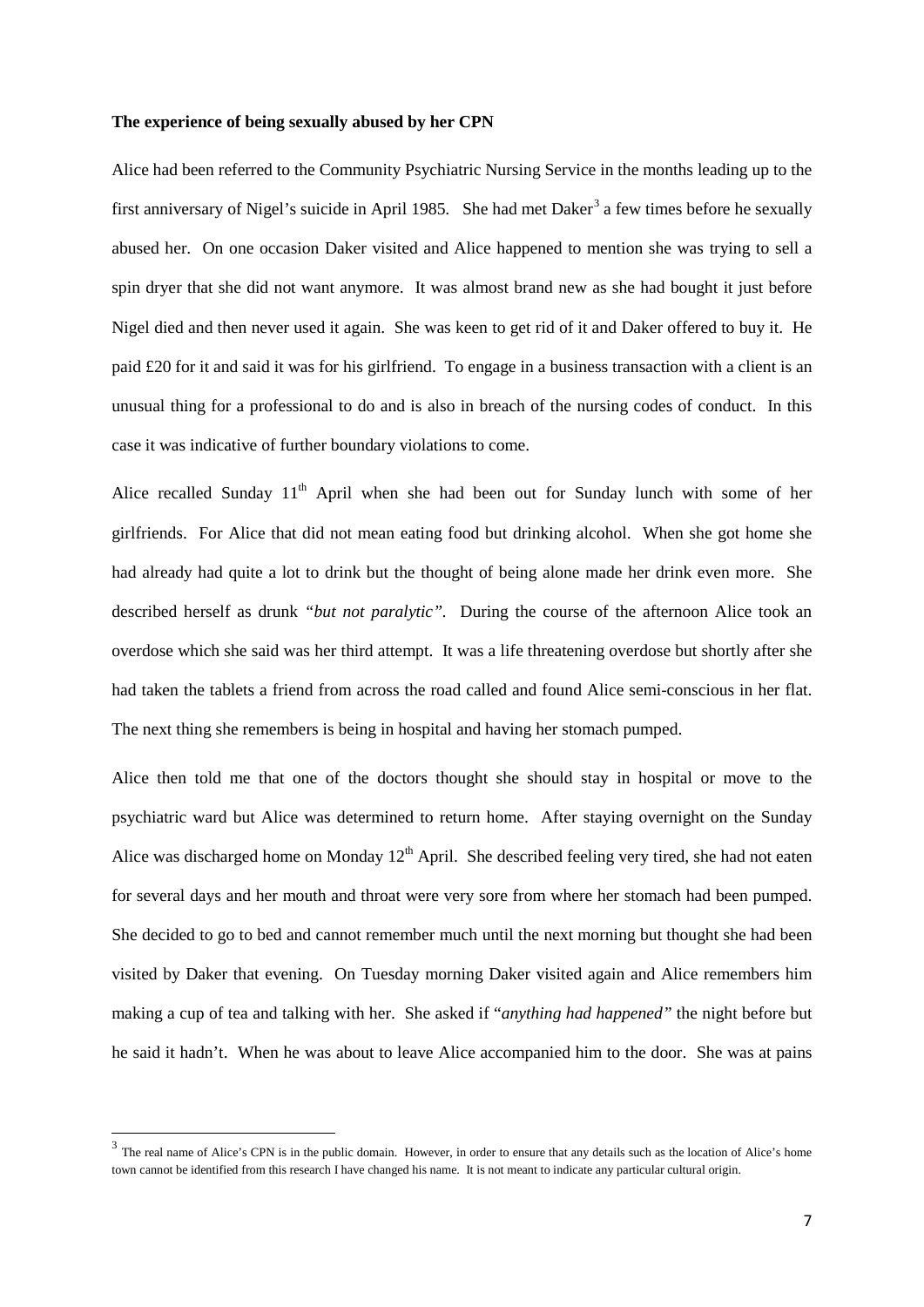to tell that she always waves visitors off at the door and it was not in any way a special thing she was doing with Daker. She described what happened next:

*"As I got to the front door he picked me up, took me into the bedroom, took my, I'd got no trousers on then I wore a skirt, and he took my pants off and raped me and then he just went and I just laid there."*

Alice never saw Daker again.

I asked Alice if Daker had said anything to her before he left about not telling anyone and she told me he had. She said she could remember it word for word:

*"Yes, yes that was his last words that morning and it's funny I remembered that all them years. I can still hear it being said; he said to me 'don't tell anyone Alice, the Health Service has got a long memory', exactly word for word."*

I was worried that there was an implied threat in this statement and asked Alice if she had experienced it as such at the time. She said that she had and that it made her not want to tell anyone. She felt that if she disclosed the incidents it would be blamed on her and would affect the treatment she was offered:

*"…they would take everybody away from me and I wouldn't have any more medical help. I don't really know what I was thinking Janet. It just seemed a warning that is all."*

Alice also told me that she thought that Daker would probably be sacked if she disclosed it and that at the time she did not want to feel responsible for that. I asked if there were any other reasons why it was difficult to speak about it and Alice's responses showed a mixture of self-blame, shame and bewilderment.

*"I was ashamed of the fact that I was drunk on that Sunday. Why didn't I put up a fight when he picked me up? I don't understand me, that isn't me."*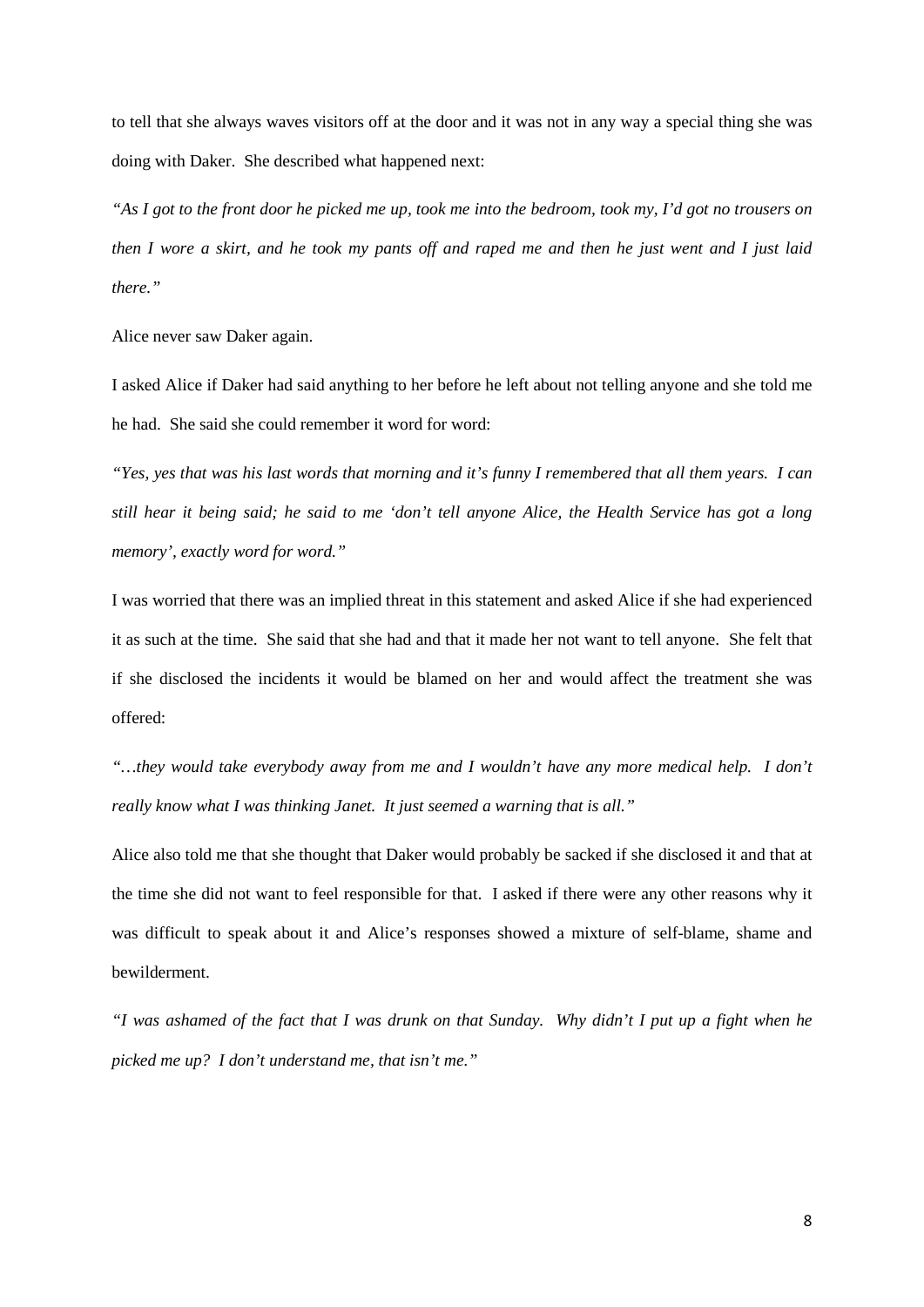#### **Disclosure and impact**

 $\overline{a}$ 

Alice did not know what suddenly made her disclose the abuse but she described when it happened. It was Christmas and Alice had gone to spend the day with her son and his family. She had drunk quite a lot but was determined to get a taxi home as she preferred to be in her own home at night. As she was leaving she told her son that she had been raped. She did not understand why it came out now after all this time but it left her family feeling shocked. Her son was angry and all the family gathered round wanting to know who it was but Alice could not say anymore. She was put to bed in her grandson's room but early in the morning asked her son to take her home.

*"I didn't want to see anyone; I didn't know what I had done. I was frightened, terrified. Terry* [her son] *didn't speak, brought me home in the car, kissed me goodbye and I went in the house. I didn't do anything, I just, I couldn't stop crying and cursing myself for saying it and I was frightened. I thought if that's the reaction I'm going to get I can't cope with this. It frightened me Janet. All this emotion that was coming out. All the disruption I was causing, all the problems. Then I thought nobody is ever going to speak to me again because it was my fault. Not a good feeling Janet."*

Alice returned home and did not speak about it again for over a month. Her son did not pursue the matter with her either and it was not until she saw a programme on television about support for people who were victims of crime that she rang Victim Support<sup>[4](#page-8-0)</sup>. A woman visited Alice the next day and after listening to the brief details of her story told Alice that she would have to pass it on to the police. A policewoman rang Alice very soon afterwards and asked if she could come and visit. Alice remembers being worried that her neighbours would see a police car arriving at her house but she was reassured that the car would be unmarked. On the advice of the Victim Support visitor Alice contacted her other son Graham to let him know what was happening. Alice described his and his wife Pat's reaction when they visited that night:

*"He* [Graham] *was crying and Pat was crying. Graham went out and said 'I've got to go to the car for something'. He went to the car but he phoned Terry on his mobile and said 'did you know about* 

<span id="page-8-0"></span><sup>&</sup>lt;sup>4</sup> Victim Support is a voluntary organisation offering emotional and practical support to victims of crime.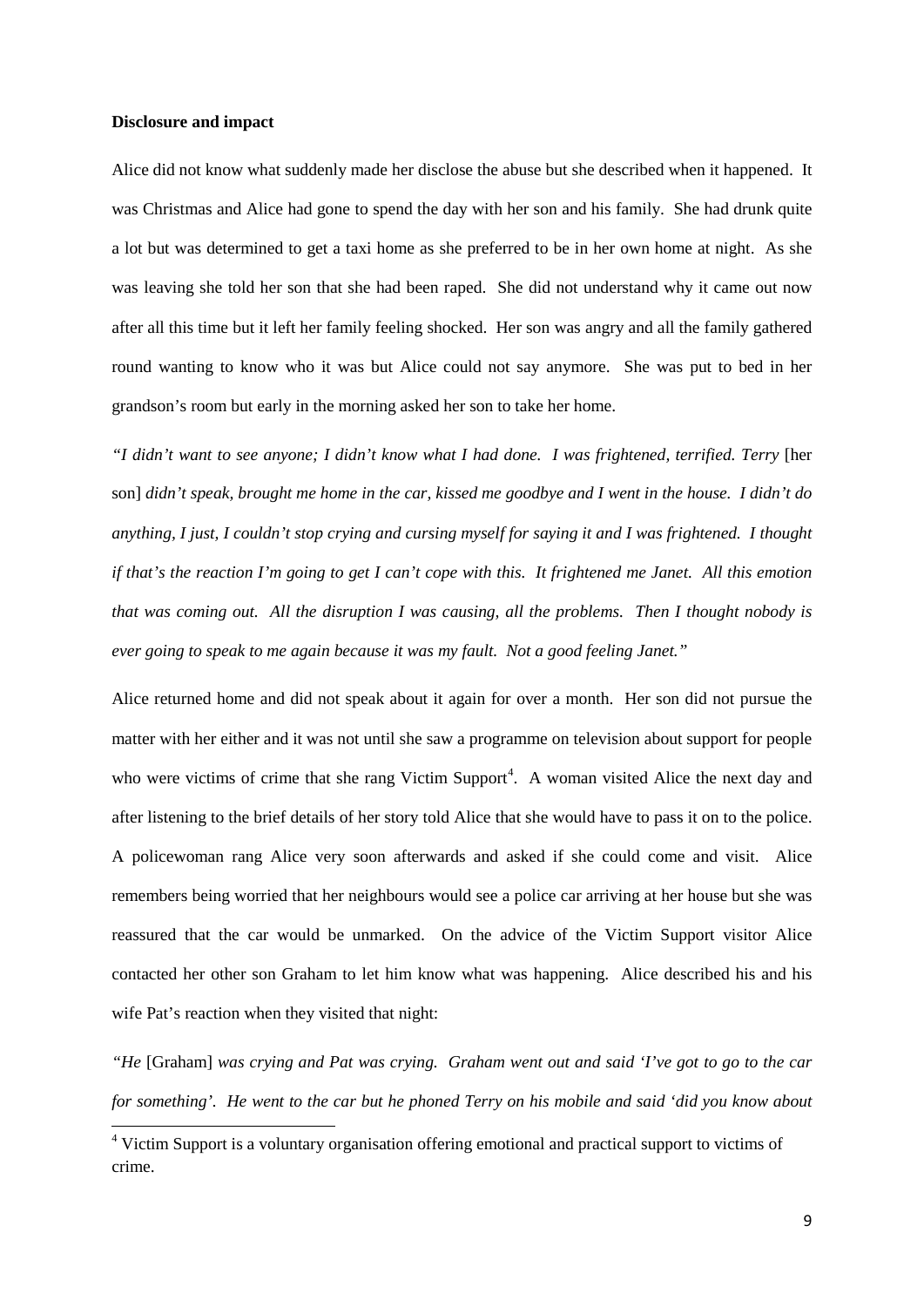*this?' Terry said 'yes, she told us at Christmas but she told me she wasn't going to do anything about it so I haven't mentioned it.' And Graham said ' there's all hell let loose up here' and they took me back with them that night and I come back home then the next day and I said ' well it's started now so I've got to see it through.' Of course they both wanted to know where he [Daker] was. They would have killed him."*

It appeared that Alice's sons were so angry that she was quite frightened about what they would do but again she felt responsible for having disclosed the abuse.

*"Terry and Graham's anger. It did frighten me. I thought 'oh my God, what have I done', you know, opened a bag of worms here but we got through it."*

Alice was able to persuade her sons not to take their own action against Daker and instead to rely on the due process of the law in the form of the police investigation. She felt that although their anger was understandable they may in fact make matters worse or make the police case weaker if they intervened in any way:

*"They just kept saying, Terry kept saying, and Graham especially he said 'don't worry we'll find him, wherever he is we'll find him' and I said 'if you do that you are going to spoil everything,' I said ' let the police deal with it, I want it done in the proper way, let him get whatever's coming to him. Let them do it.' I said 'what's the point in you two going and finding him, beating him up, you'll be in the papers'. I said 'everything is going to be ruined because of him, don't give me anymore guilt by you losing your jobs and ruin everybody's lives'. That frightened me as well Janet, what they was capable of, but I convinced them".*

Alice told me that her sons remained very angry today and were not satisfied with the outcome of the investigations. She feels that they would still like to take some action against Daker themselves and have been very badly affected by it.

# **Investigation of the allegation**

When Alice was interviewed by the police she alleged that she had been raped twice by a psychiatric nurse who had visited her following a suicide attempt, and that this had taken place around the time of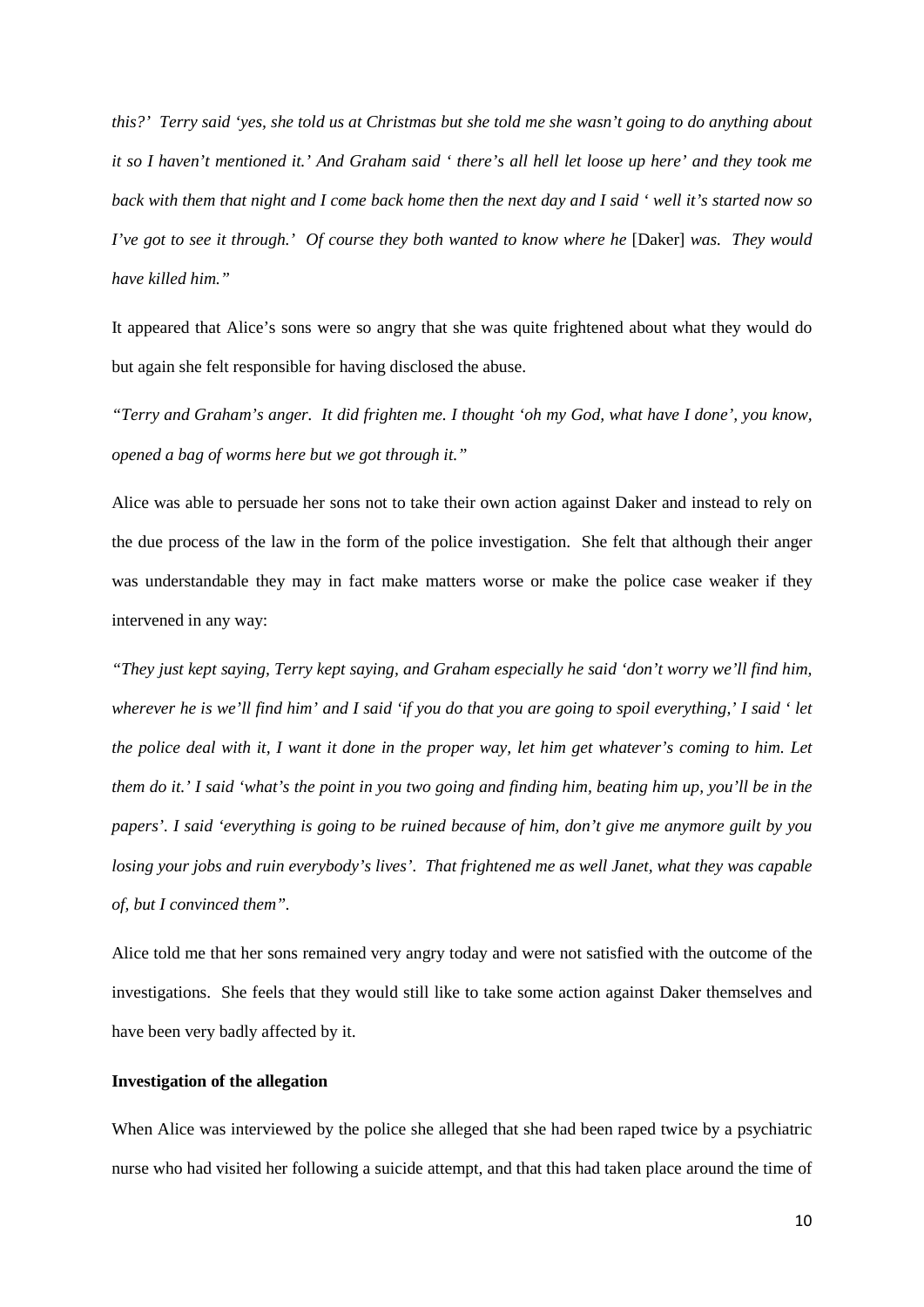the first anniversary of Nigel's suicide. She was interviewed in the first instance at home by a woman police officer, Jane Carter from the local CID and supported by a member of victim support called Lisa. I was aware that the police investigation had not led to a prosecution of Daker but I wanted to find out how Alice had felt about this and about how she felt the police handled the investigation.

Alice felt much supported by both Jane Carter and her colleagues:

*"They kept me informed all the way through, they were excellent. And Jane, bless her, she believed me from day one which was a great comfort Janet."*

Alice informed me that the first task of the police was to find the alleged perpetrator as he no longer lived or worked in the area. Also, Alice had been unclear about his name and thought it was Draker or possibly Deaker. However, he was eventually found working as a psychiatric nurse in another part of the country. Jane Carter and her colleague went to interview him at his local police station where he admitted having sexual contact with a patient around the time that Alice had alleged. He remembered that the woman was bereaved, about Alice's age at the time of the offence, and that he had visited her at home twice in order to comfort her in her loss. However, he claimed that the sexual contact was consensual and he denied rape. In the course of their investigations the police had uncovered an earlier incident that Daker was involved with. Alice was not clear how they came to know about it but they informed her that whilst at university Daker had been caught behaving inappropriately towards women at university. He was not charged with any offences but Alice claimed that she had been informed by Jane Carter that the university had asked for it to be *"covered up".* Alice did not know exactly what the alleged offence was but she felt it had some bearing and connection to the behaviour Daker later displayed towards her. It was of a sexual nature and it was inappropriate behaviour between him and vulnerable women even if he was not charged with an offence. In Alice's view, this confirmed that Daker was a man who, because of this known history and her experience of him was likely to prey on vulnerable women in the future. Alice reflected several times in our meeting *"how many more are there?"* meaning how many more women had Daker abused. It is also clear from the way Alice spoke about this previous incident that she felt the harm done to her could have been prevented if Daker had been prosecuted earlier.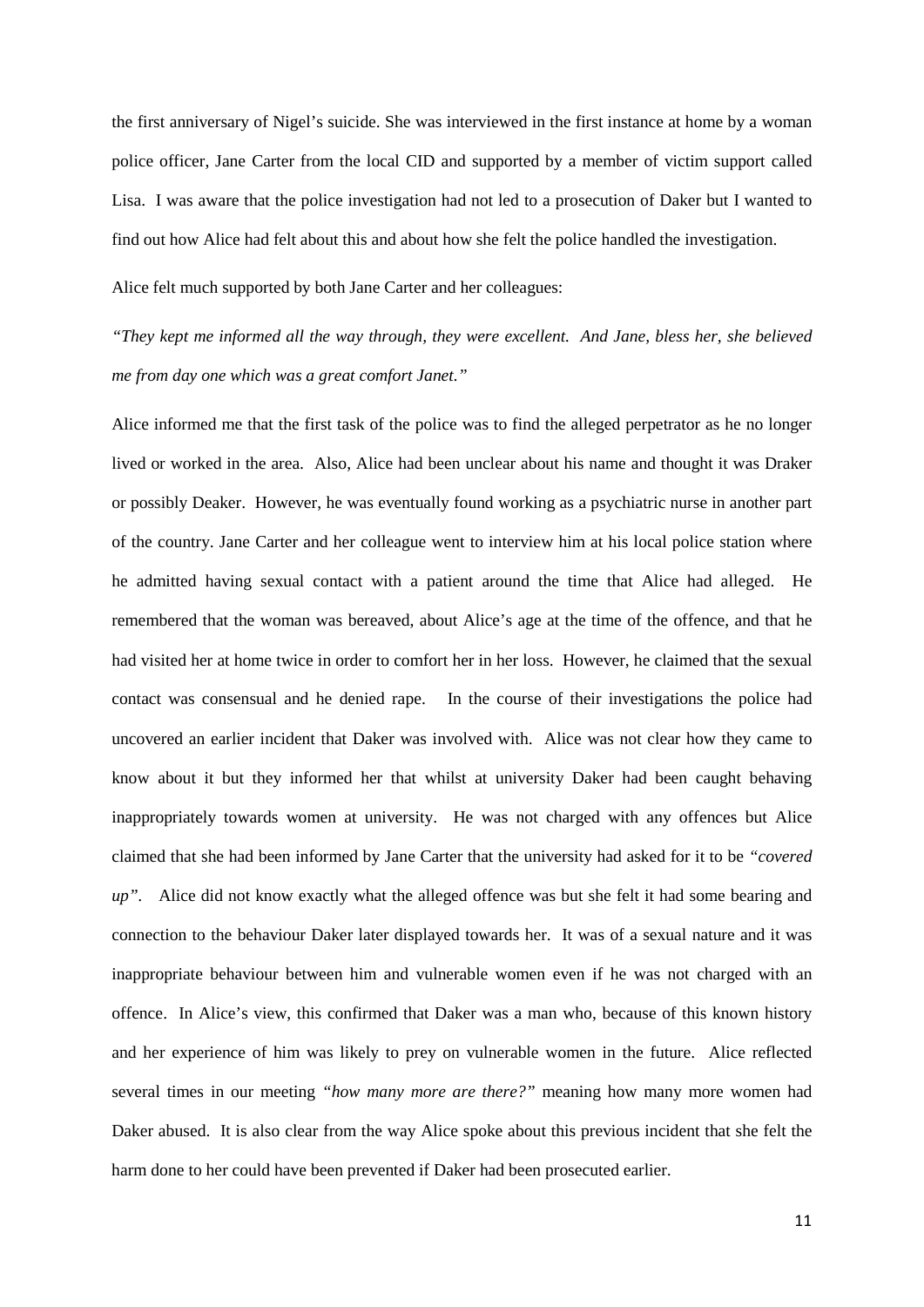The police asked Alice to attend an identity parade as they were instructed by the Crown Prosecution Service that there was not strong enough evidence to link Daker to her. Alice found this very difficult:

*"So then I was asked to go on this identity parade and I was terrified. Even though they all reassured me that he couldn't see me, couldn't hear me but I picked the wrong bloke because they lined up, Lisa will tell you, she's my Victim Support lady, she went with me, she was allowed to be there as well. They said take your time, you know, how they do but of course they were all dressed in t-shirts, scruffy, old jeans; they looked as though they had been fetched in off the street. I couldn't decipher one from another and I said number three, I think and it was number five. They told me afterwards because I wasn't allowed to see any of the officers during that day, in case there was a cock-up in, you know talking to me. I said but they are not going to know where he is going to stand but they said 'no', Jane said 'I can't speak to you'. I understand it has got to be done proper hasn't it Janet. But of course they couldn't charge him there and then. She said that if we had got him Alice he would have been locked up tonight but I couldn't. Seventeen years is a long time."*

Alice remembered that Daker had always been dressed smartly in a suit and tie when he visited her as a patient and the dress of the men in the line up had thrown her. She also said that she felt pressure to pick someone very quickly and didn't want to feel that she was holding someone up. However, she was left confused about why she needed to attend an identity parade at all:

*"I said well, to these two* [police] *officers surely there is paperwork to say who was his clients, who was his list rotated for? Why can't that be found? Can you understand that Janet? I said that where is his supervisor, manager or whoever, comes to visit me should be on a list but I never got a proper reply Janet. That drives me crazy."*

The Crown Prosecution Service instructed the police that there was insufficient evidence for a prosecution at this stage. This was appealed by Jane Carter and her colleagues but this too was turned down: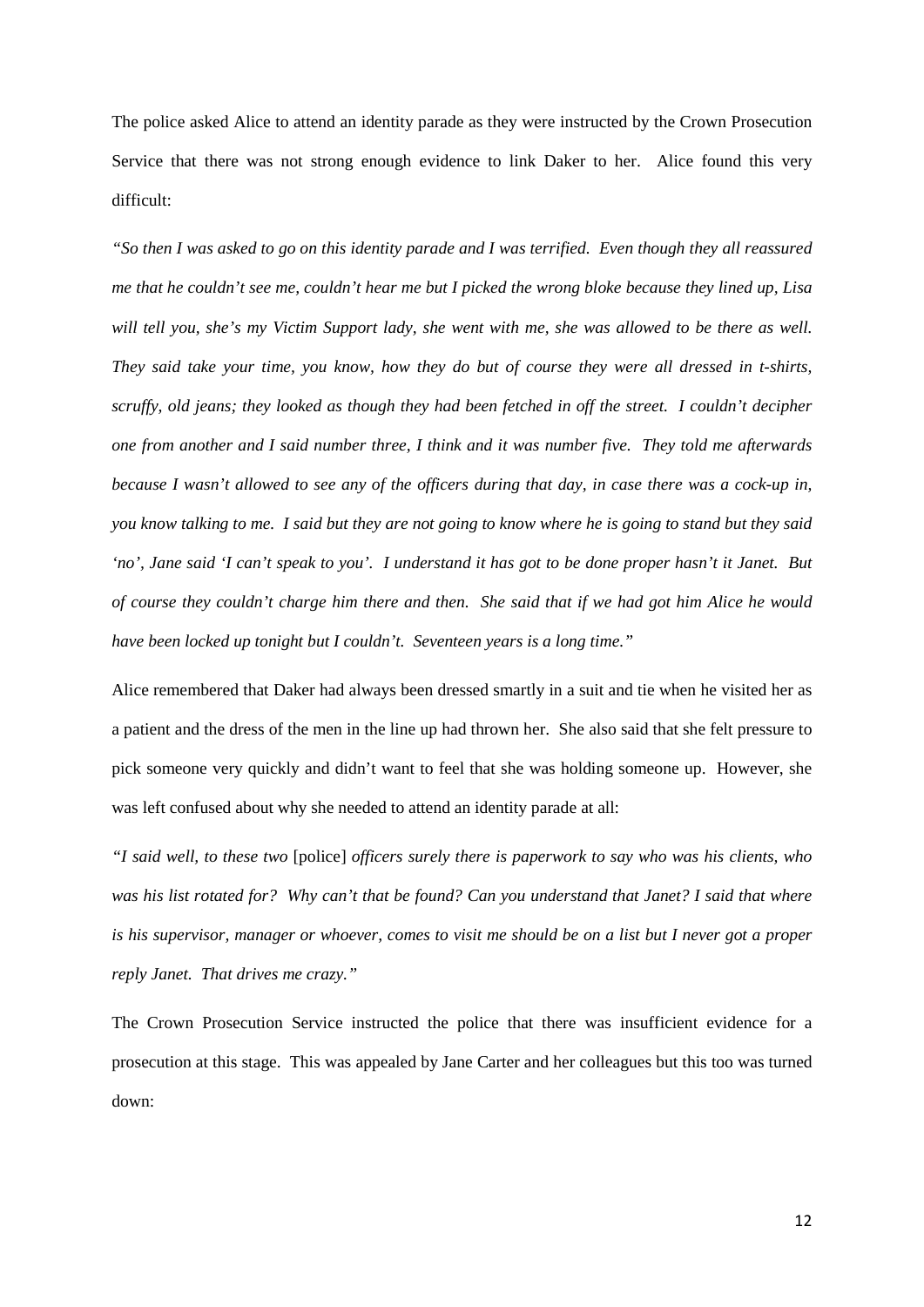*"They* [the police] *went twice and they* [the Crown Prosecution Service] *turned it down because they said there wasn't enough evidence. This man* [Daker] *claimed he didn't know who the lady was. To me it wasn't good enough Janet. I remembered his girlfriend's name. He bought the spin dryer. That was the reason the spin dryer came up. It was something positive to show that it was him. Why couldn't nobody find that particular note, list of nurses visiting? A bloke don't just walk in a clinic and say who do I go out to today and nobody knows and they don't tick it off that you've been seen. I don't believe it not for a moment."*

There were clearly lots of unanswered questions in Alice's mind and sense of anger and injustice that the police investigation did not lead to a criminal prosecution. Later in this research Alice thought that I may have uncovered more evidence in relation to a link between Daker and her as his patient and the police reopened the case. Unfortunately Alice's hopes were dashed again as it did not lead to any further action being taken. However, Alice has been left with a sense of frustration and despair that a legal prosecution never happened but also anger towards whoever his supervisor or manager was:

*"I'd like to go and investigate myself, I would – honest. And find out who was responsible for sending him out, where did he come from that night? Who notified him that I'd just come home from hospital that afternoon? I've never got to the bottom of it Janet, never."*

### **Researcher's reflections**

I was as puzzled as Alice about this. I knew that all professionals are expected to record what they do and visits that they make to patients or clients and I could not understand why the police had not been able to link Daker to Alice in this way. This was particularly worrying as it appeared that he had visited specifically in the aftermath of Alice's suicide attempt and this would have involved communication between the Accident and Emergency Department at the hospital and the mental health services. As a matter of course all suicide attempts are referred to psychiatric services and it would have been known that Alice was already a patient. Alice agreed that I could access her medical file in order to find out why it had not been possible to link her and her abuser. Her file was lengthy and there were some entries to link her and Daker but the most important section was missing. At this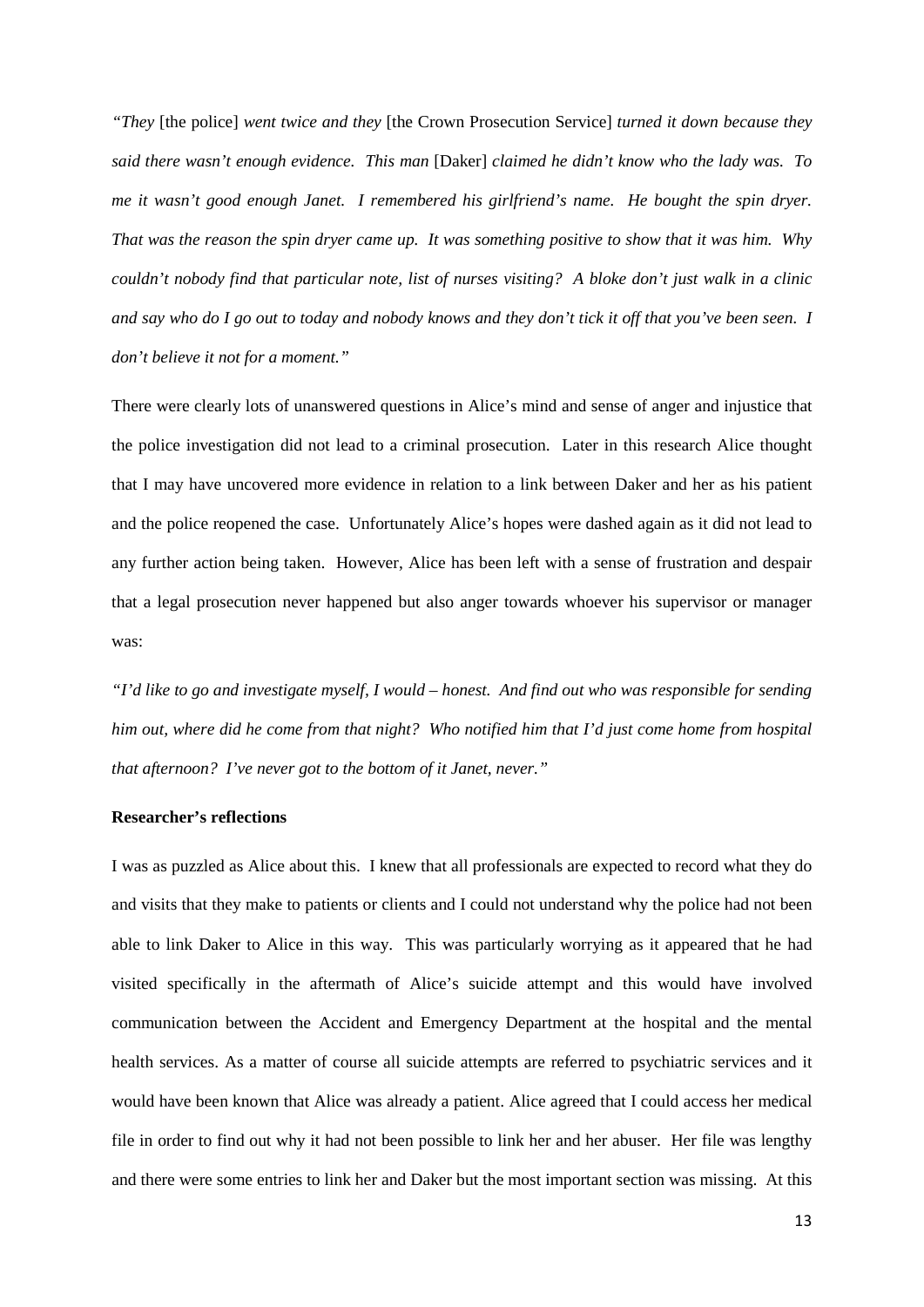point I did consider the possibility that in the aftermath of the abuse perhaps Daker had deliberately covered his tracks and removed any record of those visits to Alice. I also considered whether anyone else, his supervisor or manager, had suspected any wrongdoing and had sought to cover it up as well. Alice said she understood that I may not be able to uncover any more than the police had but she still hoped that I would. This was, I think born out of her disappointment and frustration that her abuser had not been subjected to the full force of the law and in her view had got off lightly.

After the police investigation collapsed Jane Carter, as a matter of course referred the case to the Nursing and Midwifery Council<sup>[5](#page-13-0)</sup> to investigate. Unlike a legal prosecution the standard of evidence to a professional regulator is judged 'on the balance of probability' as opposed to 'beyond reasonable doubt' and this could make a significant difference in a case such as this.

# **Discussion and Conclusions**

 $\overline{a}$ 

Alice had a long history of experiencing (male) doctors as powerful professionals and in her words they were *"gods"*. For her this meant accepting what they said and that they would always know best. Her experiences of mental health services had been terrifying both in terms of the prescribed treatment, the attitude and behaviour of nurses, living on the ward with other patients and the response of the psychiatrist when she challenged her treatment.

Her recollection of the events of those two days raised many questions but in particular why she never saw Daker again. It would be unusual for a CPN to suddenly withdraw from visiting a patient without giving some explanation especially at a time of evident crisis. When I obtained Alice's medical notes they confirmed he had been to visit her but not why he then suddenly ceased contact. Alice did have further contact with mental health services including in-patient treatment. However, she heeded Daker's warning and did not tell anyone what had happened until seventeen years later.

It is difficult to know whether Daker would have been so keen to visit Alice that night if she had been a man but her vulnerability, as a woman, alone at night, had not been considered by Daker or his manager.

<span id="page-13-0"></span> $<sup>5</sup>$  The Nursing and Midwifery Council is the regulatory body for nurses in the UK</sup>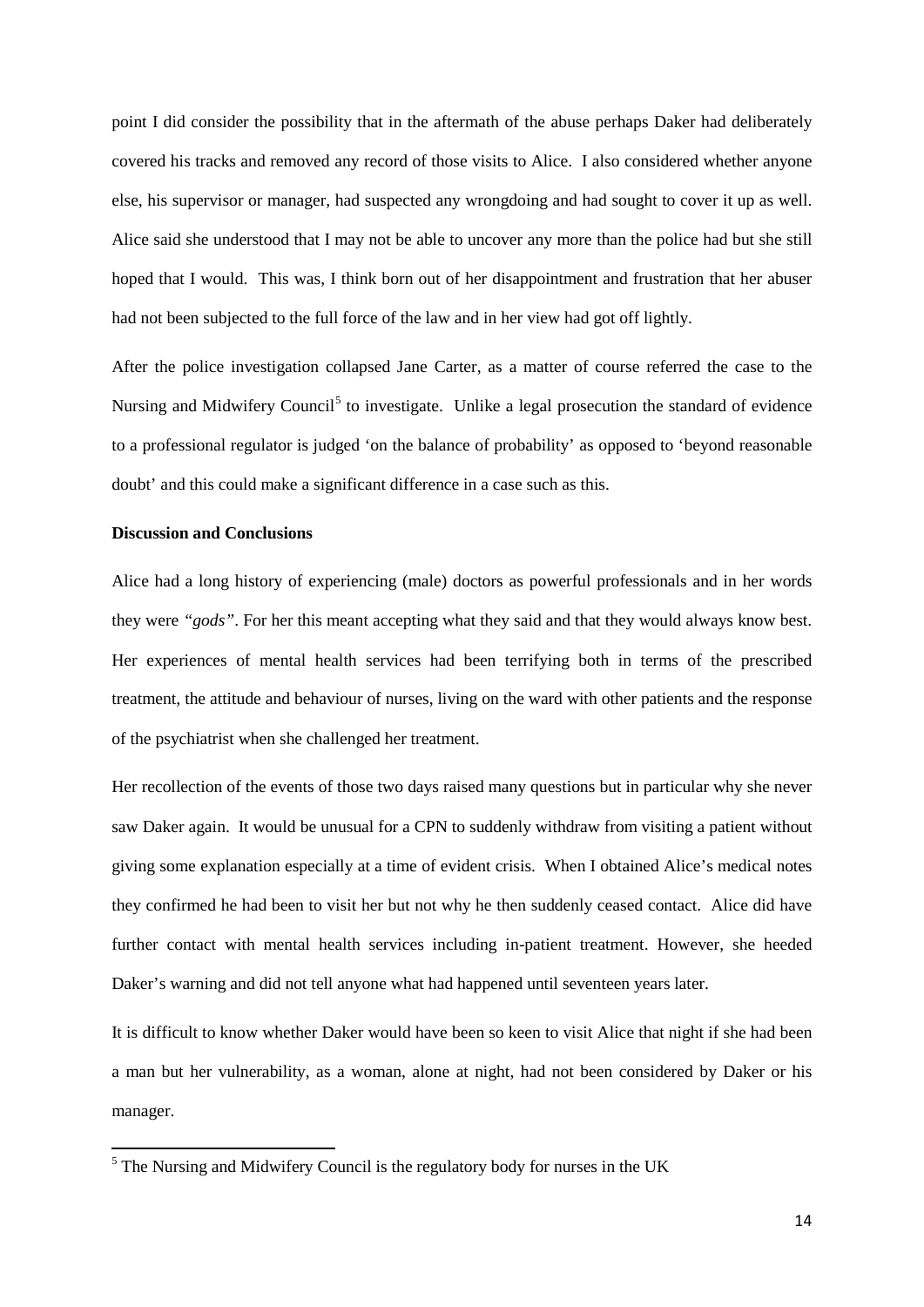Alice had described how the memory of what Daker had done has never left her. She remained fearful of being alone and of going to bed at night. She continued to live independently and had some out-patient treatment but she could not form any new intimate relationships. It was over seventeen years before she disclosed what had happened to her and whilst the police investigated they were unable to prosecute Daker. He was, however, struck off the nursing register having admitted to having sex with a patient. During that hearing it was disclosed that there were concerns about his inappropriate behaviour towards women students while at university.

Towards the end of the interview Alice reflected again on how she feels that, for her, the issue is not resolved. She has not been able to find closure and hoped that in talking with me for this research she may move a little further along that road. In spite of me emphasising that I was there to undertake research and I could not help her to achieve any of her unresolved goals in relation to the case, Alice still expressed a hope that I might. She did not mean that she had not understood the limits of my role but rather that the research might uncover things that would give her more answers or more explanations than she had found already. She was particularly worried about what Daker was doing now and hoped that he would respond to my request for an interview so that I could find out. In spite of several requests he never responded.

In conclusion Alice returned to the issue of complacency amongst Daker's colleagues and managers. It seemed throughout the interview that she felt he should have been stopped either by the university that he attended or by his employers or supervisor or somebody in authority.

"*It's a laugh because that's how it seemed to me, it was a laugh. Nobody cared what he was doing. I don't know. I said to myself that day there's something wrong with me, there's got to be. If they can't see this is wrong and they're nurses caring for the community..."*

### And finally:

"*So that's about my story Janet. Sorry I've had to unload all of this lot on you. There is nobody I can find so the progress I've made, if that's what you call it, I've done alone."*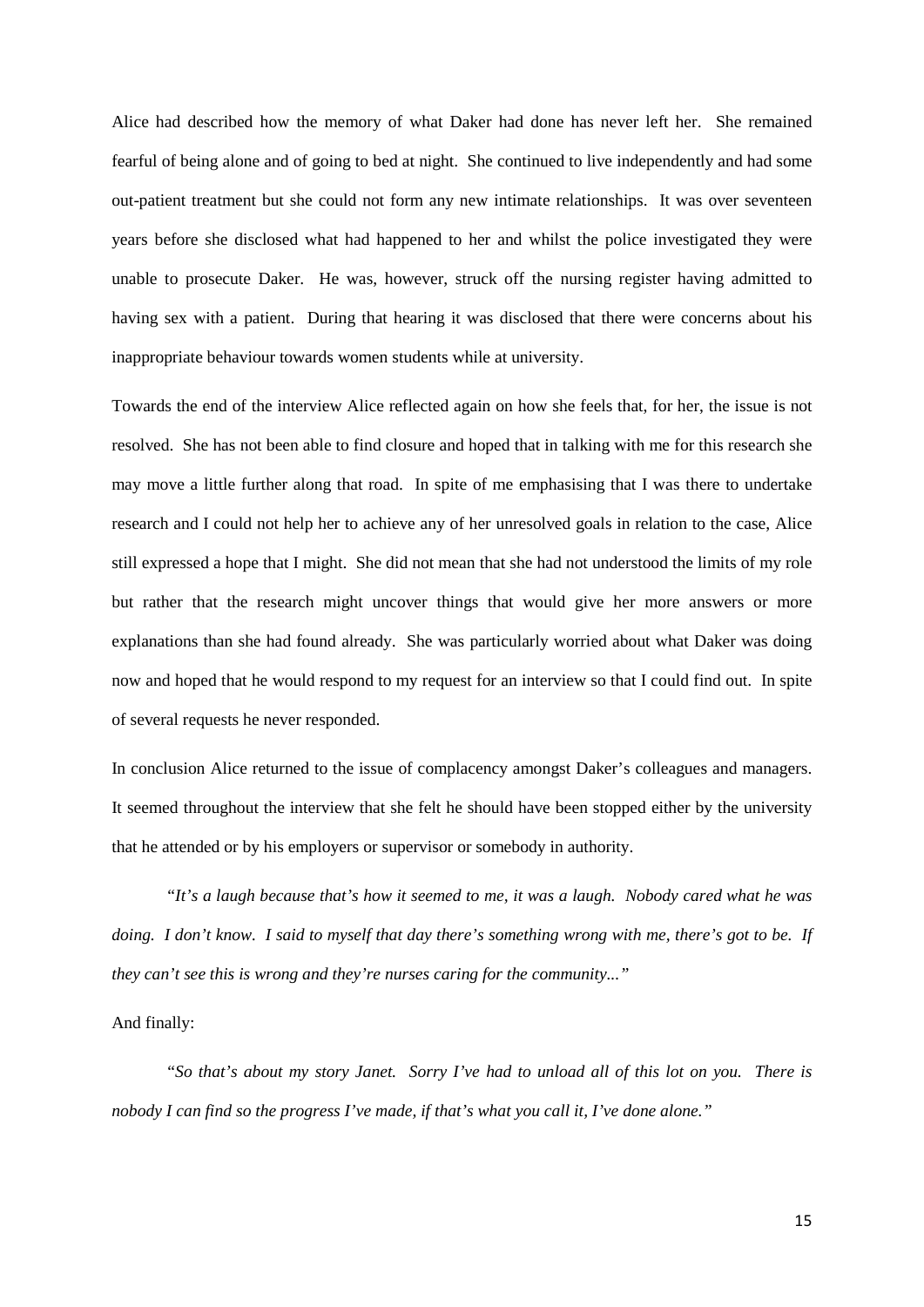From what Alice had told me she certainly had managed most of the difficult issues surrounding the abuse on her own. Her contact with professionals since disclosing the abuse had not restored her faith in their ability to hold proper boundaries. If anything it had confirmed her view that they don't.

The study confirms the importance of practitioners having access to essential training on criminal offences involving sexual boundary violations; how to challenge behaviour in colleagues or employees that may be indicative of future misconduct; and how to support victims and their wider family as associate victims. Regulatory bodies should work more closely with the police in terms of sharing evidence and as a matter of course require the full medical notes of each victim to be available in any proceedings. Finally, it is important to give Alice the last word. This is taken from my final conversation with her:

*"When I read it I just cried. I'm not used to taking compliments but the way you have written it you have made my story sound so interesting. But it hit me. All those times in hospital and that treatment – you have described what it was like but it doesn't tell the half of it. And as for Daker – I would still like to nail him before I go. I would like to make sure he is not working in some care home where he can do it again to somebody else. And if anybody tells me again that it gets better. It doesn't get better Janet. Take my word for it – tell them that."*

Alice

#### **References**

Acker, J. A. (1995). Alex's Story. In J. C. Gonsiorek (Ed.), Breach of Trust: Sexual Exploitation by Health Care Professionals and Clergy. London: Sage.

Attride-Stirling, J. (2001) Thematic networks: An analytic tool for qualitative research. Qualitative Research, 1, 3, 385-405

Bates, C. M. & Brodsky, A. M. (1989). Sex in the Therapy Hour: A Case of Professional Incest. New York: Guilford.

Bhavani, K. K. (1993). Tracing the contours of feminist research and feminist objectivity. Women's Studies International Forum, 16(2) 95-104.

Butler, I. (2002) A code of ethics for social work and social care research. British Journal of Social Work. 32, 239-248